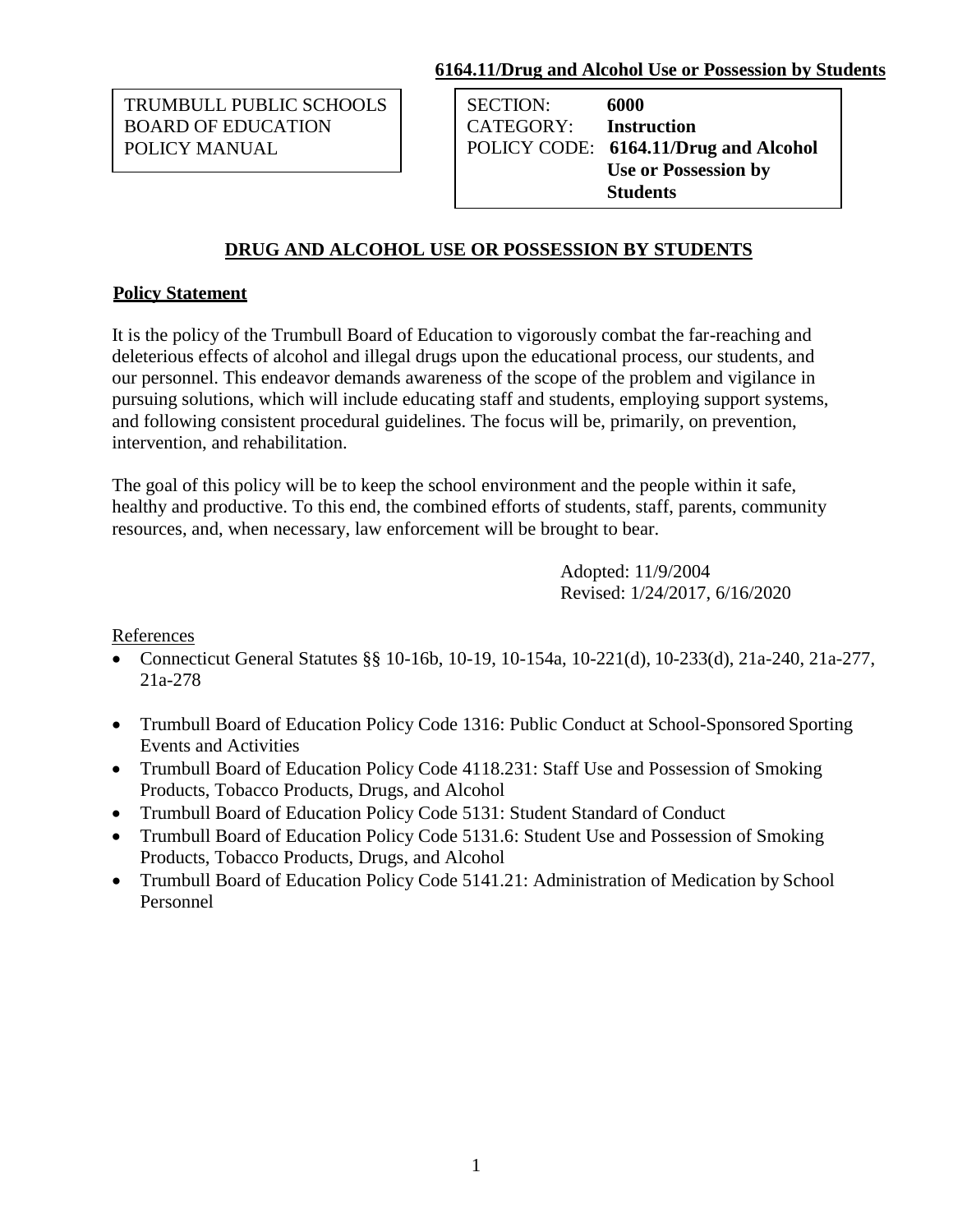## **Regulations**

#### Definitions

- A. Drug any substance other than food or water that is intended to be taken or administered (ingested, injected, applied, implanted, inhaled, etc.) for the purpose of altering, sustaining, or controlling the recipient's physical, mental, or emotional state. Drugs may include, but are not limited to, alcoholic beverages; controlled substances such as marijuana, hallucinogens, cocaine, barbiturates, amphetamines, narcotics; and non-authorized prescription drugs. For purposes of this policy, "controlled substances" shall include all controlled substances prohibited by federal and state law, look-alike drugs, alcoholic beverages, anabolic steroids, drug paraphernalia, any volatile solvents or inhalants, such as but not limited to glue and aerosol products, and prescription or patent drugs, except those for which permission for use in school has been granted pursuant to Board policy. Students and staff are prohibited from the use and/or possession of any substance containing cannabidiol (CBD) or tetrahydrocannabinol (THC), regardless of whether it constitutes a controlled substance under federal law.
- B. Early Intervention Team (EIT) —a multi-disciplinary support team composed of teachers, staff, administrators, nurses, and counselors. This team has been trained to understand and work on the issues of chemical use, abuse, and dependency and will play a primary role in the identification and referral process of students and employees coming to their attention through the procedures outlined in this policy.
- C. Distributing delivering, selling, passing, sharing, or giving any drug, alcohol, or controlled substance, as defined by this policy, from one person to another or to aid herein.
- D. Cooperative Behavior the willingness of a person to work with staff and school personnel in a reasonable and helpful manner, complying with requests and recommendations of the members of the support system.
- E. Uncooperative Behavior resistance or refusal, either verbal, physical, or passive, on the part of a person to comply with the reasonable request or recommendations of school personnel and/or members of the support team. Defiance, assault, deceit, and flight shall constitute examples of uncooperative behavior. Uncooperative behavior shall also include the refusal to comply with the recommendations of the members of the support system.
- F. Drug Paraphernalia any utensil or item which in the school's judgment can be associated with the use of drugs, alcohol, or controlled substances.
- A. Use of Illegal Substances
	- 1. The use and/or possession of all drugs and alcohol is prohibited at all times in all school facilities, in all school buildings, on all school property, both inside and outside, and on all buses or other transportation vehicles under the jurisdiction of the Board of Education.
	- 2. Students who violate this policy will be subject to disciplinary action up to and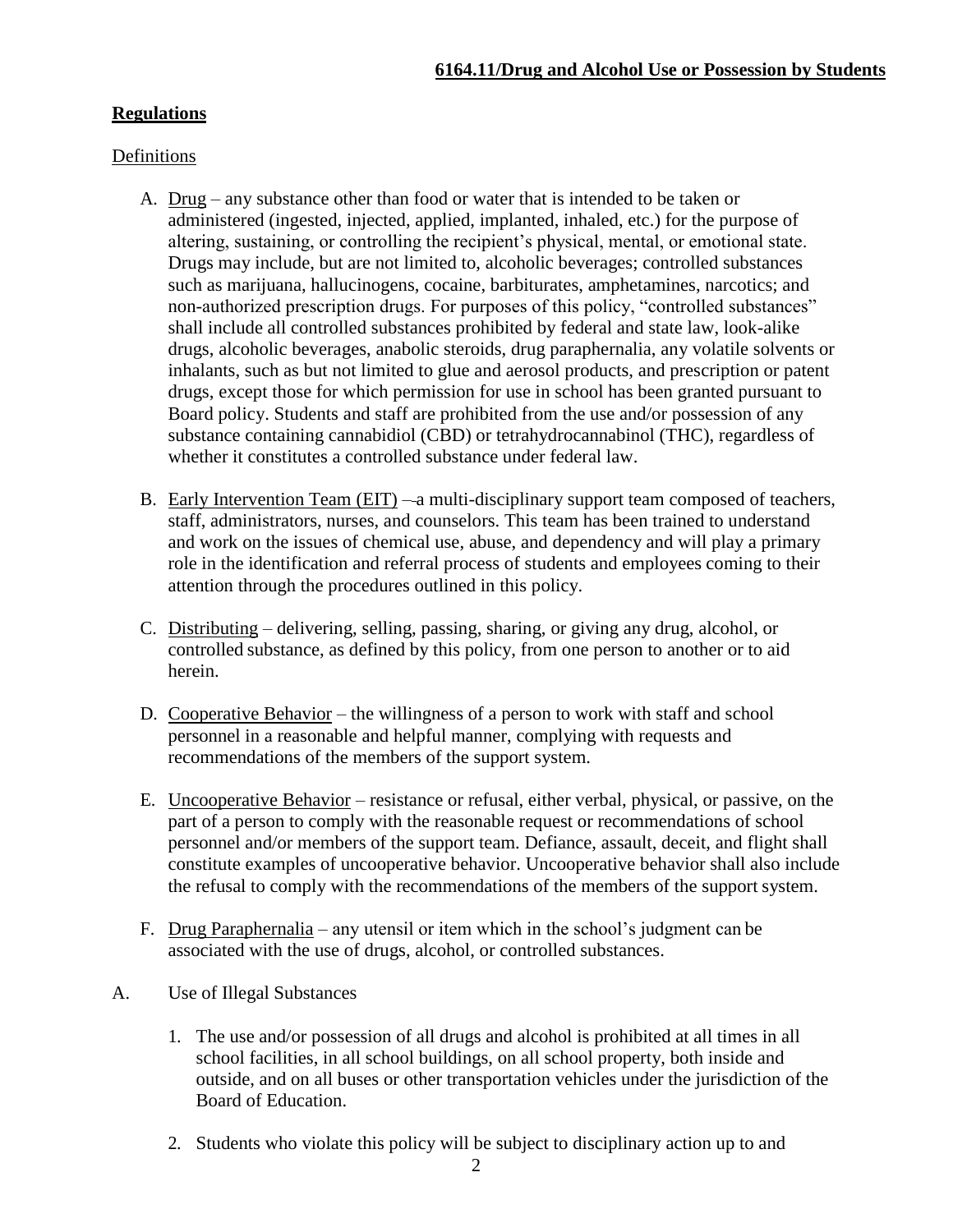including expulsion.

- 3. Employees who violate this policy will be subject to disciplinary action up to and including termination.
- 4. Volunteers or visitors who violate this policy will be removed from the premises and removed from future volunteering or visiting in the District.
- 5. Off-campus, outside-of-the-school-day instances may be subject to disciplinary action if the effect of the occurrence would seriously disrupt the educational process.
- B. Reporting Procedures
	- 1. Any employee, volunteer, or visitor who suspects that a student, employee, volunteer, or visitor has used and/or possessed drugs and/or alcohol in school facilities, in school buildings, on school property, and/or on buses or other transportation vehicles under the jurisdiction of the Board of Education shall report such information to the appropriate building administrator except when such information is obtained under the confidentiality provisions of §10-154a of the Connecticut General Statutes.
	- 2. The building administrator, within twenty-four (24) hours of being notified, with the assistance of the EIT, shall gather and document all relevant facts and information including the date, time, and place of the occurrence, the nature of the abuse, the physical and emotional effects on the person involved, a written statement from the person involved, the location of any alcohol/drugs seized, the results of said alcohol/drug abuse, names and written statements of witnesses present, and any other information which may be relevant to a decision with regard to this person.
	- 3. The nurse is to be notified immediately if a person shows signs or symptoms of alcohol or drug intoxication. It is advisable to have someone remain to assist the nurse to begin any necessary phone contacts. The nurse will advise the principal of the severity of the emergency (Appendix B).
	- 4. The principal will alert supportive services so that rehabilitative measures may be taken as soon as possible after the emergency has subsided.
- C. Disciplinary and Rehabilitory Decisions
	- 1. If a principal determines that distribution of illegal substances has occurred, it is required that a law enforcement official be contacted.
	- 2. Whenever a student is expelled for the sale or distribution of drugs or alcohol, the student will be referred for counseling, rehabilitation, and community service.
	- 3. Students treated for emergencies related to alcohol or drug abuse will be suspended from school.
	- 4. A principal should report especially serious incidents to the Assistant Superintendent, who may consult with appropriate professional school personnel to determine what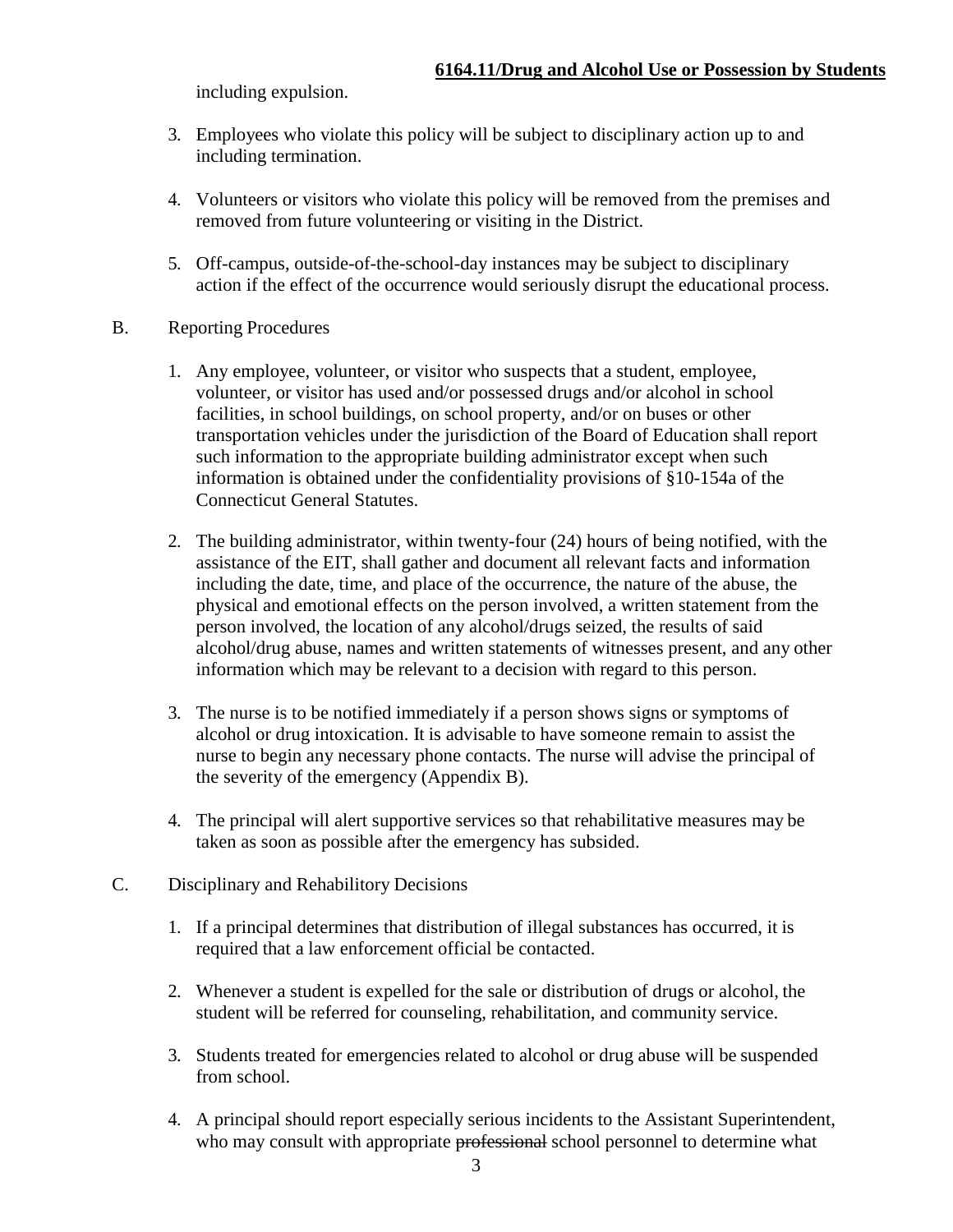#### **6164.11/Drug and Alcohol Use or Possession by Students**

disciplinary action should be taken and what rehabilitory services should be brought to bear.

- 5. A letter from a licensed physician or licensed drug and alcohol counselor stating that the student is drug-free is required from any student who has been suspended or expelled due to drug or alcohol use, on or off campus, in order for that student to return to school.
- 6. A guide to administrative action for alcohol and drug incidents is attached (Appendix A).
- 7. When a middle or high school student under the age of eighteen (18) has committed a nonviolent act related to drugs and/or alcohol, the designated investigating administrator may offer to the student and his/her parent(s)/guardian(s) the option of referral to the local Juvenile Review Board (JRB), which uses principles from balanced and restorative justice to strengthen a juvenile's ties to the community by providing support and positive role to models to encourage positive community behavior. Participation in the JRB process is voluntary and the student must meet the criteria of the JRB; if the student does not participate in the JRB process, or does participate but does not complete the JRB recommendations, then school-based discipline may be imposed.

#### D. Prevention

- 1. The administration is required to make use of in-service training sessions for both certified and non-certified staff so that they become more aware of the problem of substance abuse and more expert in recognition of the symptoms associated with it.
- 2. The District health education program shall include information on the effects of substance abuse; teachers in other subject areas shall include information on the effects of substance abuse in context where relevant.
- 3. The Trumbull Public Schools will embrace opportunities to work with schoolassociated organizations as well as the media and Town and community organizations to keep our schools and our students drug-free.

### E. Confidentiality

Connecticut General Statutes 10-154a regulates a student's communication with a "professional employee" related to the student's alcohol or drug abuse or any alcoholic or drug problem, "professional employee" defined as a certified employee or registered nurse employed by or assigned to a school.

If a "professional employee" does not wish to maintain alcohol/drug confidentiality, it is required that he/she reveal this to a student at the time the student brings such a problem to his/her attention.

Before a student initiates any communication with a "professional employee," it is strongly recommended that the student question the professional employee about the employee's policy concerning alcohol/drug confidentiality.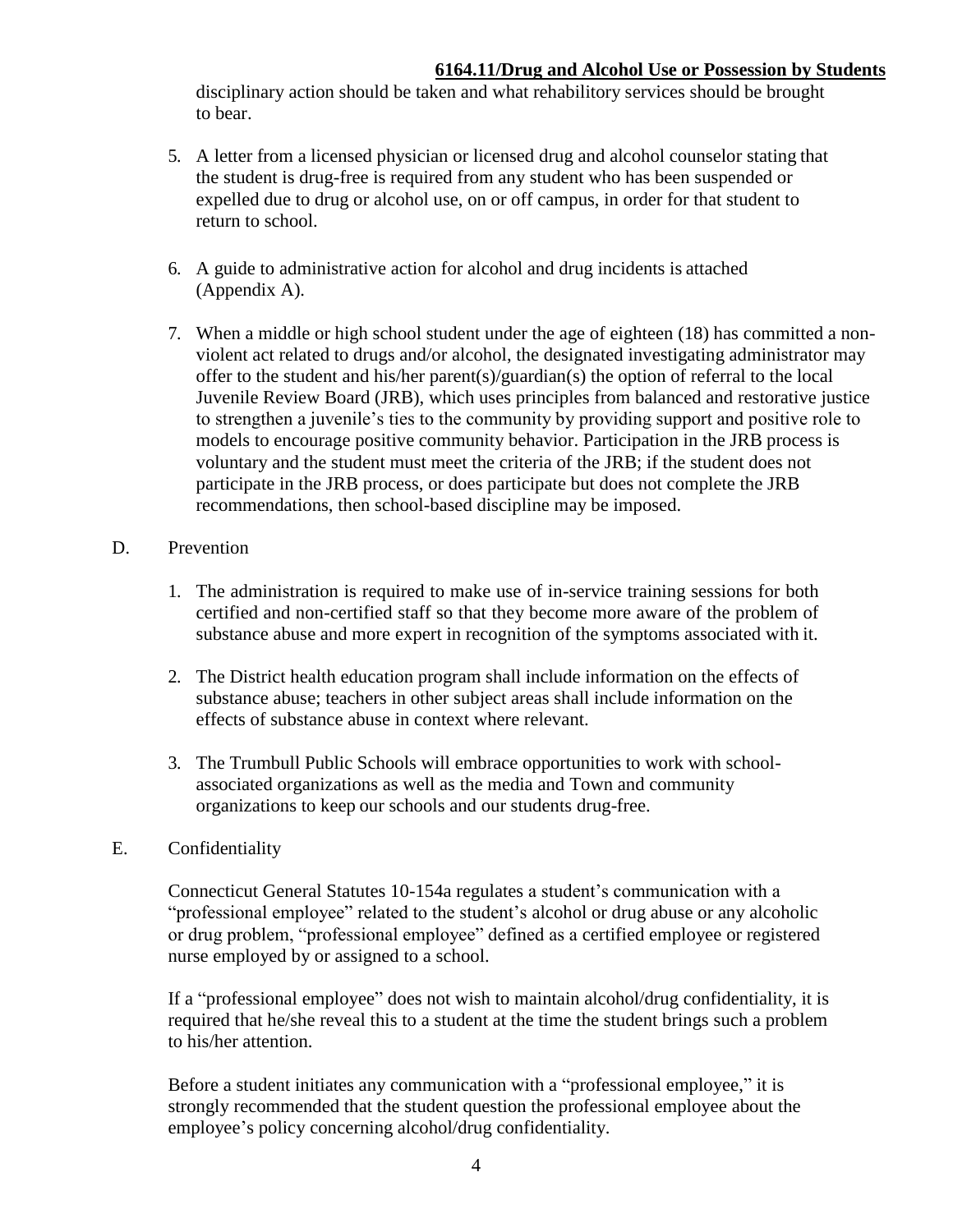In the event that a student should voluntarily come forward with an alcohol/drug problem to an employee who will not maintain confidentiality, that employee should refer the student to a member of the school EIT.

Confidentiality is not violated by an employee who discloses information with the student's permission.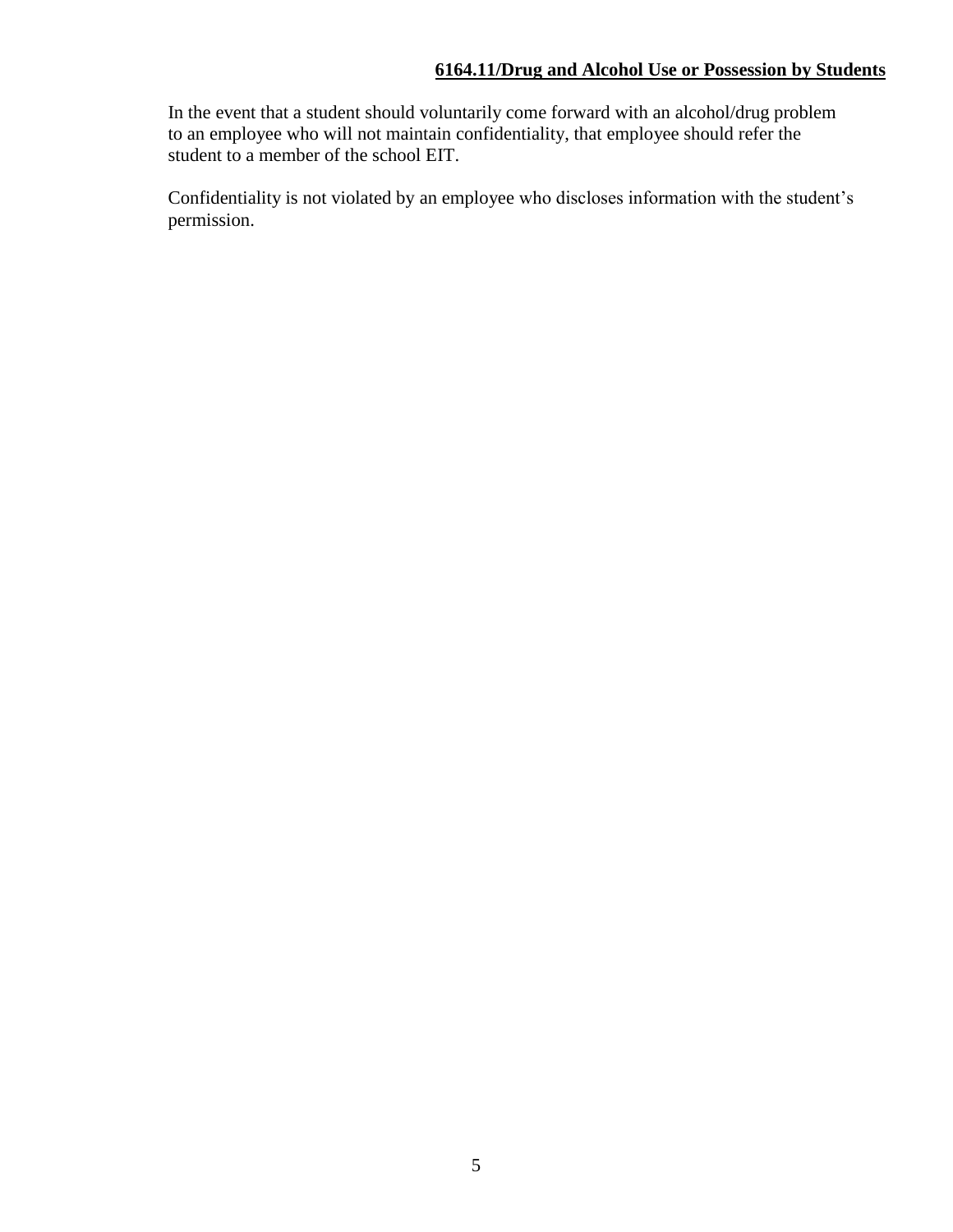| Situation-<br>Category                                                                                                | <b>Immediate</b><br><b>Action</b>                                                                                     | Investigation                                                                                                                                                                                                   | <b>Notification of</b><br><b>Parents</b>                                                          | Notification of<br><b>Police</b>                                                                 | Discipline-<br><b>Rehabilitation</b>                                                                                                                                                                                                                                                                                                                                                                           |
|-----------------------------------------------------------------------------------------------------------------------|-----------------------------------------------------------------------------------------------------------------------|-----------------------------------------------------------------------------------------------------------------------------------------------------------------------------------------------------------------|---------------------------------------------------------------------------------------------------|--------------------------------------------------------------------------------------------------|----------------------------------------------------------------------------------------------------------------------------------------------------------------------------------------------------------------------------------------------------------------------------------------------------------------------------------------------------------------------------------------------------------------|
| A student is<br>suspected of<br>possible drug or<br>alcohol use.<br>There is no<br>physical<br>evidence.              | Student is<br>informed of<br>available help<br>and encouraged<br>to seek<br>assistance.                               | Staff member<br>contacts<br>counselor, nurse<br>or principal for<br>assistance and<br>follow up.                                                                                                                | As appropriate<br>after efforts to<br>secure<br>cooperation of<br>student to notify<br>parent.    | Not applicable.                                                                                  | Referral to the<br>Early<br>Intervention<br>Team (EIT).                                                                                                                                                                                                                                                                                                                                                        |
| $\mathbf{I}$<br>Student contacts<br>staff member in<br>regard to the<br>drug or alcohol<br>use of another<br>student. | Student who<br>made the contact<br>is encouraged to<br>help the student<br>with the problem<br>to seek<br>assistance. | Staff member<br>contacts<br>counselor, nurse,<br>or principal for<br>assistance and<br>follow up.                                                                                                               | As appropriate<br>after efforts to<br>secure<br>cooperation of<br>student to notify<br>parent.    | Not applicable                                                                                   | Referral to the<br>EIT.                                                                                                                                                                                                                                                                                                                                                                                        |
| $\overline{\mathbf{m}}$<br>Student<br>volunteers<br>information<br>about drug or<br>alcohol use and<br>asks for help. | Student is<br>informed of<br>available<br>services and<br>encouraged to<br>seek assistance.                           | Staff member<br>may request<br>advice from the<br>EIT, counselor,<br>nurse, or<br>principal.                                                                                                                    | Only with the<br>consent of the<br>student, unless<br>there is a clear<br>and imminent<br>danger. | Not applicable.                                                                                  | Referral to the<br>EIT.                                                                                                                                                                                                                                                                                                                                                                                        |
| $\overline{IV}$<br>Student has a<br>drug- or alcohol-<br>related medical<br>emergency.                                | The nurse will<br>be summoned<br>immediately to<br>decide upon a<br>course of action<br>to assure student<br>safety.  | The principal<br>will investigate<br>the incident.<br>This may<br>include a search<br>of the student<br>and his/her<br>possessions and<br>locker and<br>written<br>statements from<br>student and<br>witnesses. | Notification due<br>to health<br>problem or<br>medical<br>emergency.                              | Only in cases<br>where the safety<br>of the victim or<br>the school<br>population is at<br>risk. | • Referral to<br>EIT and<br>licensed drug<br>and alcohol<br>agency (at<br>parents'<br>expense).<br>• Will be<br>subject to<br>disciplinary<br>action under<br>category V or<br>VL —<br>• A letter from<br>a licensed<br>physician or<br>licensed drug<br>and alcohol<br>counselor,<br>stating that<br>the student is<br>drug free,<br>must be<br>received<br>before the<br>student can<br>return to<br>school. |

| Alcohol and Drugs - Summarization of Administrative Regulations |  |  |
|-----------------------------------------------------------------|--|--|
|                                                                 |  |  |

Appendix A – TPS Policy 6164.11/Drug and Alcohol Use or Possession on School Property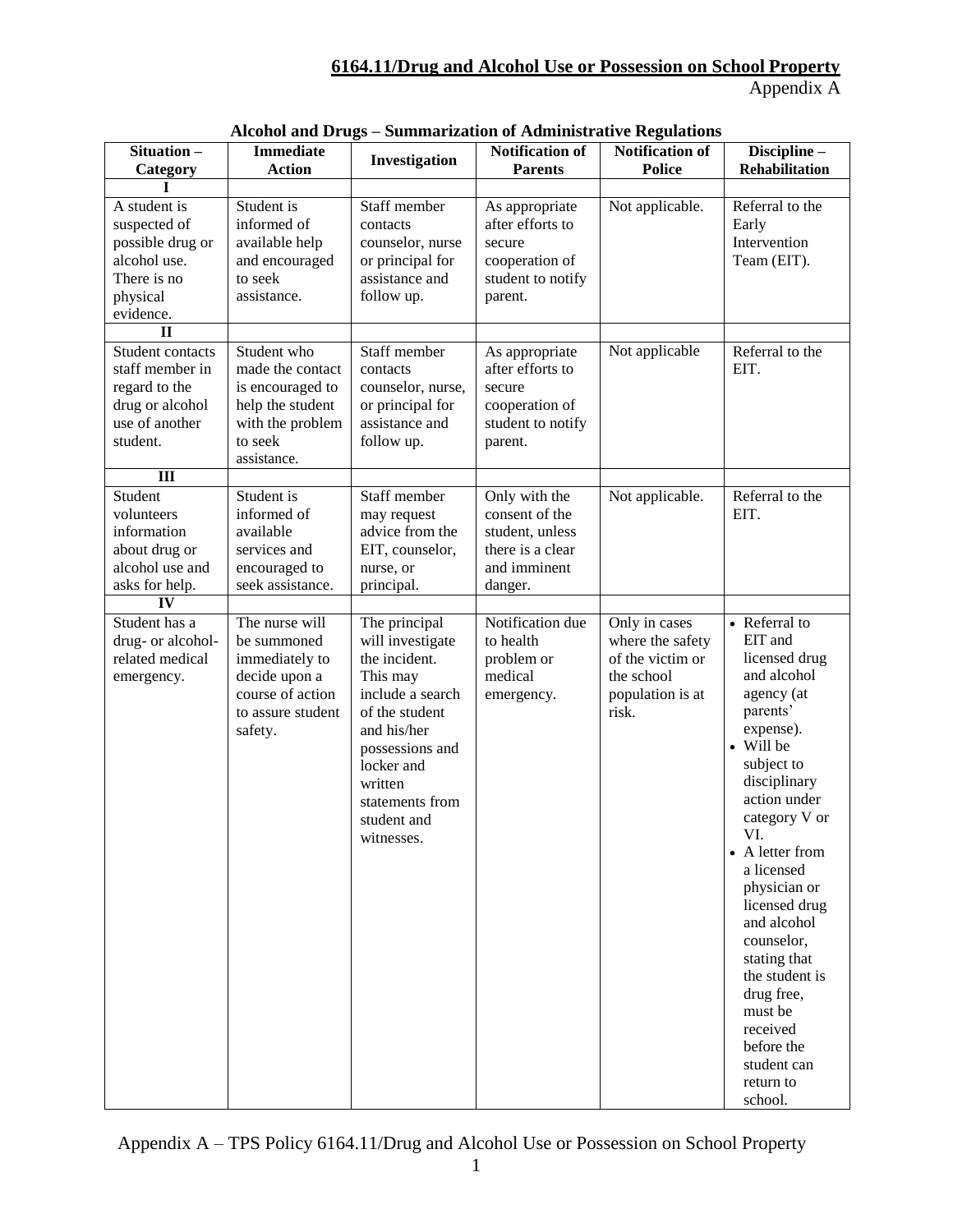| <b>Dummarization of reammorance regulations</b><br><b>Notification of</b><br><b>Notification of</b><br>Discipline-                                                                                                                                                                                                                                                                                                                                                                                                                                                                                                                                                                                                                                                                                                                                                                                                                                                                           |
|----------------------------------------------------------------------------------------------------------------------------------------------------------------------------------------------------------------------------------------------------------------------------------------------------------------------------------------------------------------------------------------------------------------------------------------------------------------------------------------------------------------------------------------------------------------------------------------------------------------------------------------------------------------------------------------------------------------------------------------------------------------------------------------------------------------------------------------------------------------------------------------------------------------------------------------------------------------------------------------------|
| <b>Police</b><br><b>Rehabilitation</b><br><b>Parents</b>                                                                                                                                                                                                                                                                                                                                                                                                                                                                                                                                                                                                                                                                                                                                                                                                                                                                                                                                     |
|                                                                                                                                                                                                                                                                                                                                                                                                                                                                                                                                                                                                                                                                                                                                                                                                                                                                                                                                                                                              |
| Yes, in order<br>Parent/guardian<br><b>First Violation</b><br>• Possible out-of-<br>is notified and<br>that they may<br>take further<br>school<br>requested to<br>suspension up to<br>come to school.<br>action and may<br>10 days in<br>take the<br>accordance with<br>substance for<br>Policy 5131.<br>analysis.<br>• Possible<br>expulsion up to<br>180 days in<br>accordance with<br>Policy 5131,<br>after<br>recommendation<br>to Asst.<br>Superintendent.<br>• Possible loss of<br>privilege to<br>participate in all<br>extracurricular<br>school programs<br>for 90 school<br>days.<br>• Student must<br>perform 25<br>hours of school<br>or community<br>service.<br>• Referral to EIT<br>and licensed<br>drug and<br>alcohol agency<br>(at parents'<br>expense).<br>• A letter from a<br>licensed<br>physician or<br>licensed drug<br>and alcohol<br>counselor,<br>stating that the<br>student is drug<br>free, must be<br>received before<br>the student can<br>return to school. |
|                                                                                                                                                                                                                                                                                                                                                                                                                                                                                                                                                                                                                                                                                                                                                                                                                                                                                                                                                                                              |

## **Alcohol and Drugs – Summarization of Administrative Regulations**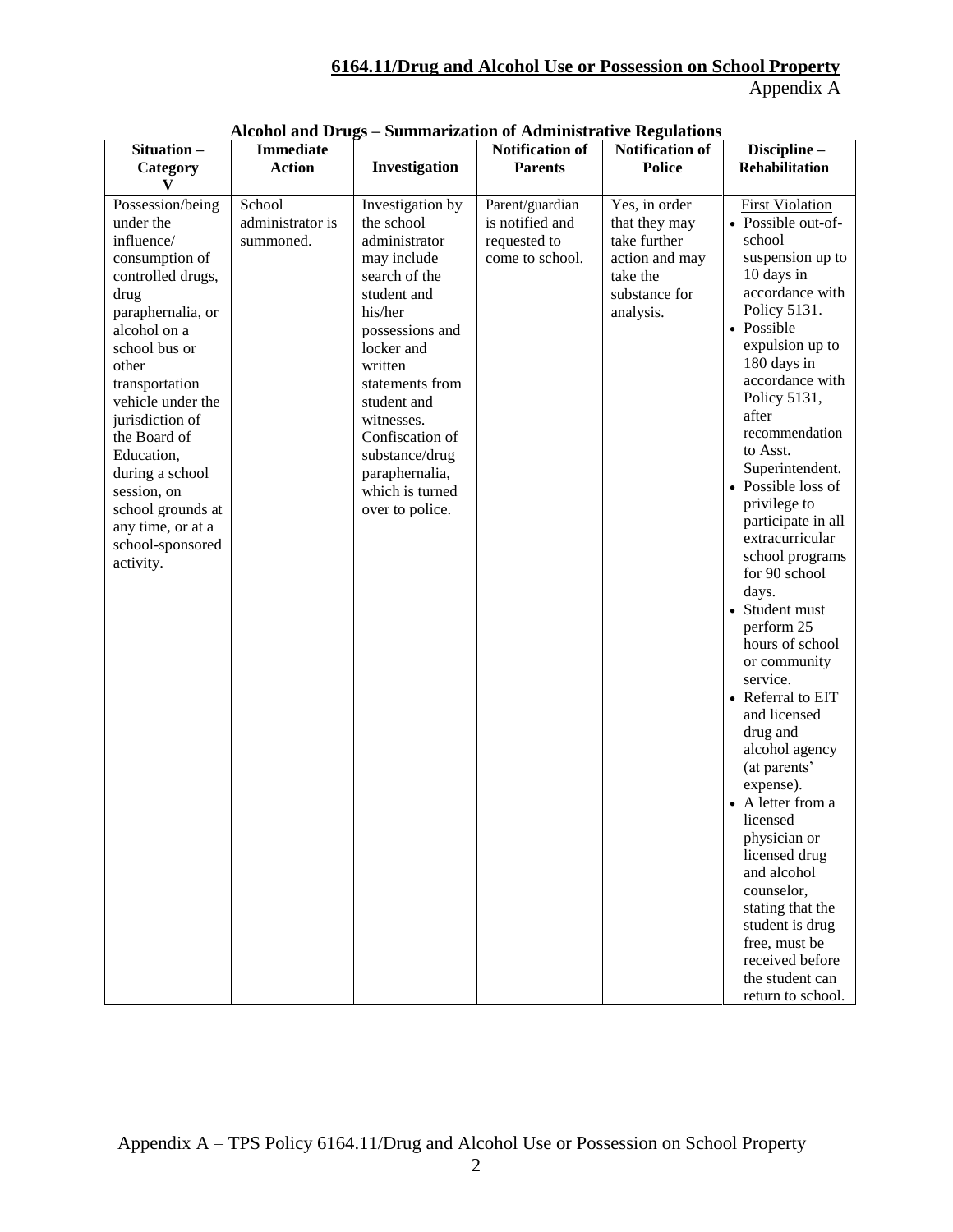|            | <b>Immediate</b> |               |                        | Alconol and DTugs – Summarization of Auministrative Regulations | Discipline-           |
|------------|------------------|---------------|------------------------|-----------------------------------------------------------------|-----------------------|
| Situation- |                  |               | <b>Notification of</b> | <b>Notification of</b>                                          |                       |
| Category   | <b>Action</b>    | Investigation | <b>Parents</b>         | <b>Police</b>                                                   | Rehabilitation        |
| V          |                  |               |                        |                                                                 |                       |
|            |                  |               |                        |                                                                 | Subsequent            |
|            |                  |               |                        |                                                                 | <b>Violations</b>     |
|            |                  |               |                        |                                                                 | · Possible out-of-    |
|            |                  |               |                        |                                                                 | school suspension     |
|            |                  |               |                        |                                                                 | up to 10 days in      |
|            |                  |               |                        |                                                                 | accordance with       |
|            |                  |               |                        |                                                                 | Policy 5131.          |
|            |                  |               |                        |                                                                 |                       |
|            |                  |               |                        |                                                                 | • Possible expulsion  |
|            |                  |               |                        |                                                                 | up to 180 days in     |
|            |                  |               |                        |                                                                 | accordance with       |
|            |                  |               |                        |                                                                 | Policy 5131, after    |
|            |                  |               |                        |                                                                 | recommendation to     |
|            |                  |               |                        |                                                                 | Asst.                 |
|            |                  |               |                        |                                                                 | Superintendent.       |
|            |                  |               |                        |                                                                 | • Referral to EIT and |
|            |                  |               |                        |                                                                 | licensed drug and     |
|            |                  |               |                        |                                                                 | alcohol agency (at    |
|            |                  |               |                        |                                                                 | parents' expense).    |
|            |                  |               |                        |                                                                 | • If student is not   |
|            |                  |               |                        |                                                                 |                       |
|            |                  |               |                        |                                                                 | expelled, loss of     |
|            |                  |               |                        |                                                                 | privilege to          |
|            |                  |               |                        |                                                                 | participate in all    |
|            |                  |               |                        |                                                                 | extracurricular       |
|            |                  |               |                        |                                                                 | school programs       |
|            |                  |               |                        |                                                                 | for 180 school        |
|            |                  |               |                        |                                                                 | days.                 |
|            |                  |               |                        |                                                                 | • Student must        |
|            |                  |               |                        |                                                                 | perform 50 hours of   |
|            |                  |               |                        |                                                                 | school or             |
|            |                  |               |                        |                                                                 | community service.    |
|            |                  |               |                        |                                                                 | • Denial of           |
|            |                  |               |                        |                                                                 | participation in      |
|            |                  |               |                        |                                                                 | graduation            |
|            |                  |               |                        |                                                                 |                       |
|            |                  |               |                        |                                                                 | exercises and class   |
|            |                  |               |                        |                                                                 | trips.                |
|            |                  |               |                        |                                                                 | A letter from a       |
|            |                  |               |                        |                                                                 | licensed physician    |
|            |                  |               |                        |                                                                 | or licensed drug      |
|            |                  |               |                        |                                                                 | and alcohol           |
|            |                  |               |                        |                                                                 | counselor, stating    |
|            |                  |               |                        |                                                                 | that the student is   |
|            |                  |               |                        |                                                                 | drug free, must be    |
|            |                  |               |                        |                                                                 | received before the   |
|            |                  |               |                        |                                                                 | student can return    |
|            |                  |               |                        |                                                                 | to school.            |
|            |                  |               |                        |                                                                 |                       |
|            |                  |               |                        |                                                                 |                       |
|            |                  |               |                        |                                                                 |                       |
|            |                  |               |                        |                                                                 |                       |
|            |                  |               |                        |                                                                 |                       |
|            |                  |               |                        |                                                                 |                       |
|            |                  |               |                        |                                                                 |                       |
|            |                  |               |                        |                                                                 |                       |

#### **Alcohol and Drugs – Summarization of Administrative Regulations**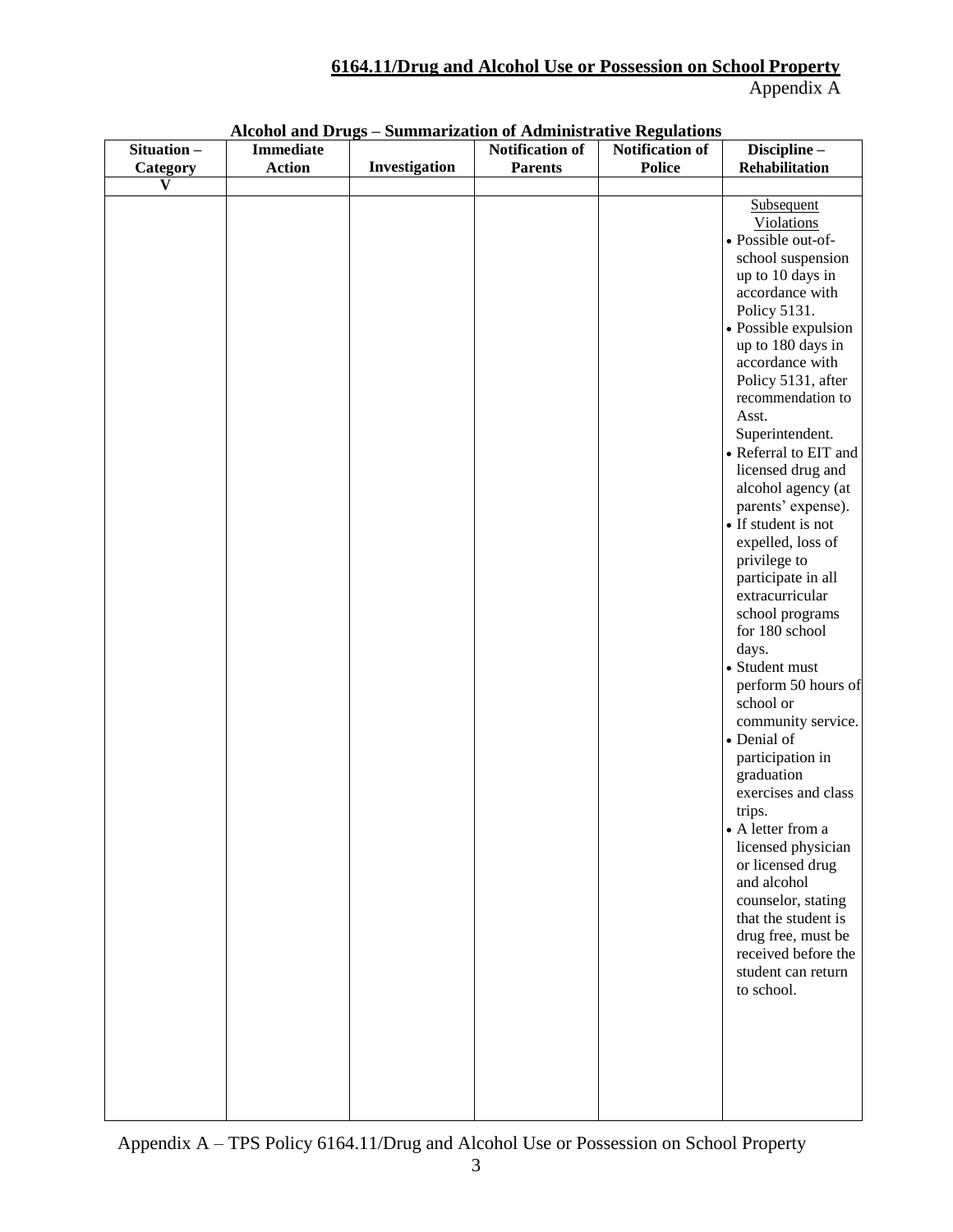|                                                                                                                                                                                                                                                                             |                               |                                                                                                                                                                                                                                                                                                    | Alconol and DTugs – Summarization of Auministrative Regulations       |                                                                                                            |                                                                                                                                                                                                                                                                                                                                                                                                                                                                                                                                                                                                                                                                                                                                                                                                                                                                                                                         |
|-----------------------------------------------------------------------------------------------------------------------------------------------------------------------------------------------------------------------------------------------------------------------------|-------------------------------|----------------------------------------------------------------------------------------------------------------------------------------------------------------------------------------------------------------------------------------------------------------------------------------------------|-----------------------------------------------------------------------|------------------------------------------------------------------------------------------------------------|-------------------------------------------------------------------------------------------------------------------------------------------------------------------------------------------------------------------------------------------------------------------------------------------------------------------------------------------------------------------------------------------------------------------------------------------------------------------------------------------------------------------------------------------------------------------------------------------------------------------------------------------------------------------------------------------------------------------------------------------------------------------------------------------------------------------------------------------------------------------------------------------------------------------------|
| Situation-                                                                                                                                                                                                                                                                  | Immediate                     |                                                                                                                                                                                                                                                                                                    | <b>Notification of</b>                                                | <b>Notification of</b>                                                                                     | Discipline-                                                                                                                                                                                                                                                                                                                                                                                                                                                                                                                                                                                                                                                                                                                                                                                                                                                                                                             |
| Category                                                                                                                                                                                                                                                                    | <b>Action</b>                 | Investigation                                                                                                                                                                                                                                                                                      | <b>Parents</b>                                                        | <b>Police</b>                                                                                              | <b>Rehabilitation</b>                                                                                                                                                                                                                                                                                                                                                                                                                                                                                                                                                                                                                                                                                                                                                                                                                                                                                                   |
| VI                                                                                                                                                                                                                                                                          |                               |                                                                                                                                                                                                                                                                                                    |                                                                       |                                                                                                            |                                                                                                                                                                                                                                                                                                                                                                                                                                                                                                                                                                                                                                                                                                                                                                                                                                                                                                                         |
| Distributing/<br>manufacturing/<br>selling/aiding in<br>the procurement<br>of controlled<br>drugs, drug<br>paraphernalia, or<br>alcohol on a<br>school bus,<br>during a school<br>session, on<br>school grounds<br>at any time or at<br>a school-<br>sponsored<br>activity. | Administrator is<br>summoned. | Investigation by<br>the school<br>administrator<br>may include<br>search of the<br>student and<br>his/her<br>possessions and<br>locker and<br>written<br>statements from<br>student and<br>witnesses.<br>Confiscation of<br>substance/drug<br>paraphernalia,<br>which is turned<br>over to police. | Parent/guardian<br>is notified and<br>requested to<br>come to school. | Yes, in order<br>that they may<br>take further<br>action and may<br>take the<br>substance for<br>analysis. | • Ten days out-of-<br>school suspension.<br>• Possible expulsion<br>up to 180 days in<br>accordance with<br>Policy 5131, after<br>recommendation<br>to Asst.<br>Superintendent.<br>• Mandatory<br>expulsion for<br>students offering a<br>controlled<br>substance for sale<br>or distribution.<br>• Referral to EIT<br>and licensed drug<br>and alcohol<br>agency (at parents'<br>expense).<br>• If student is<br>expelled, loss of<br>privilege to<br>participate in all<br>extracurricular<br>school programs<br>for 180 school<br>days.<br>• Student must<br>perform 50 hours<br>of school or<br>community<br>service.<br>• Denial of<br>participation in<br>graduation<br>exercises and class<br>trips.<br>• A letter from a<br>licensed physician<br>or licensed drug<br>and alcohol<br>counselor, stating<br>that the student is<br>drug free, must be<br>received before the<br>student can return<br>to school. |
|                                                                                                                                                                                                                                                                             |                               |                                                                                                                                                                                                                                                                                                    |                                                                       |                                                                                                            |                                                                                                                                                                                                                                                                                                                                                                                                                                                                                                                                                                                                                                                                                                                                                                                                                                                                                                                         |

| <b>Alcohol and Drugs - Summarization of Administrative Regulations</b> |  |  |  |  |  |
|------------------------------------------------------------------------|--|--|--|--|--|
|------------------------------------------------------------------------|--|--|--|--|--|

Appendix A – TPS Policy 6164.11/Drug and Alcohol Use or Possession on School Property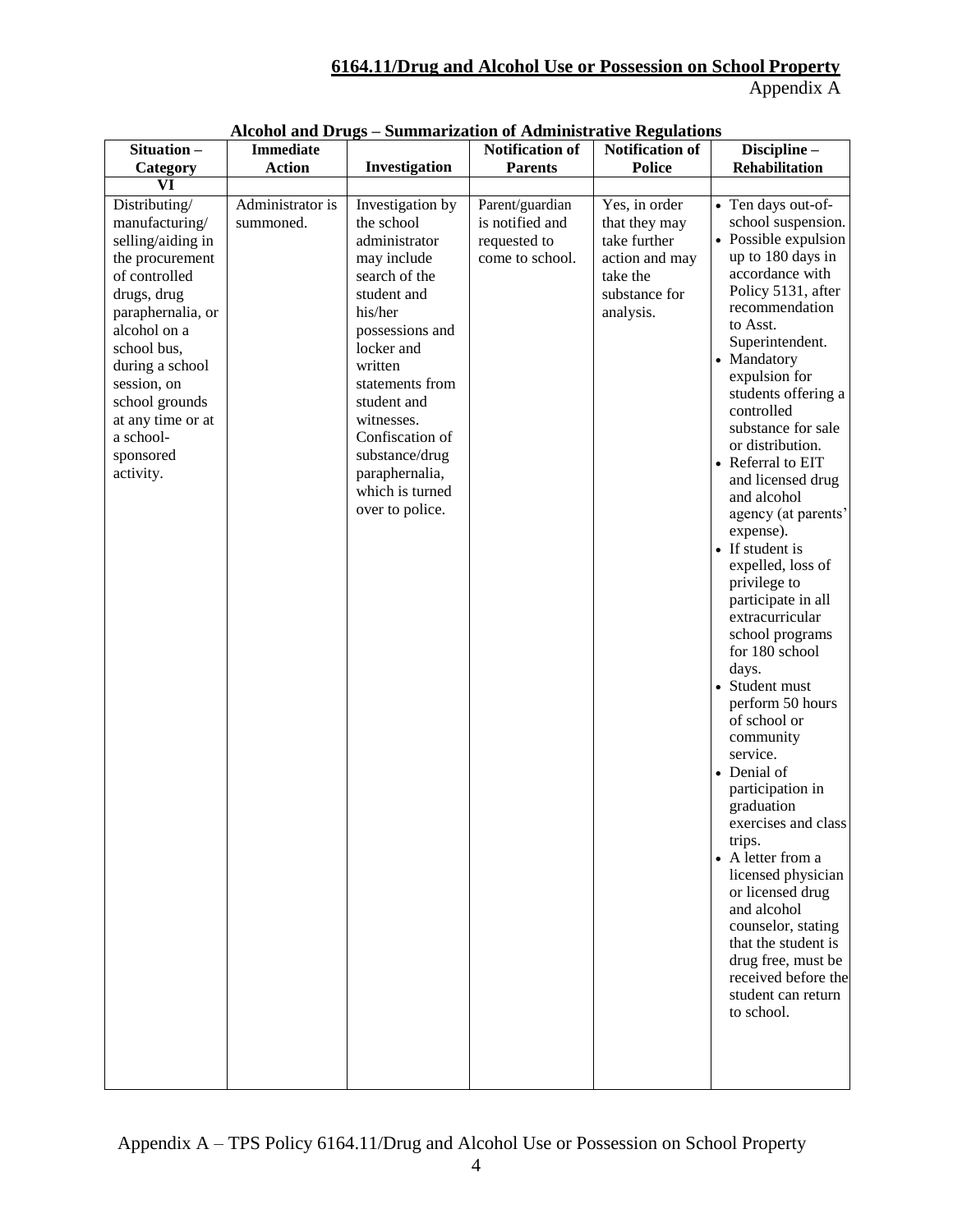| Alcohol and Drugs – Summarization of Administrative Regulations |
|-----------------------------------------------------------------|
|-----------------------------------------------------------------|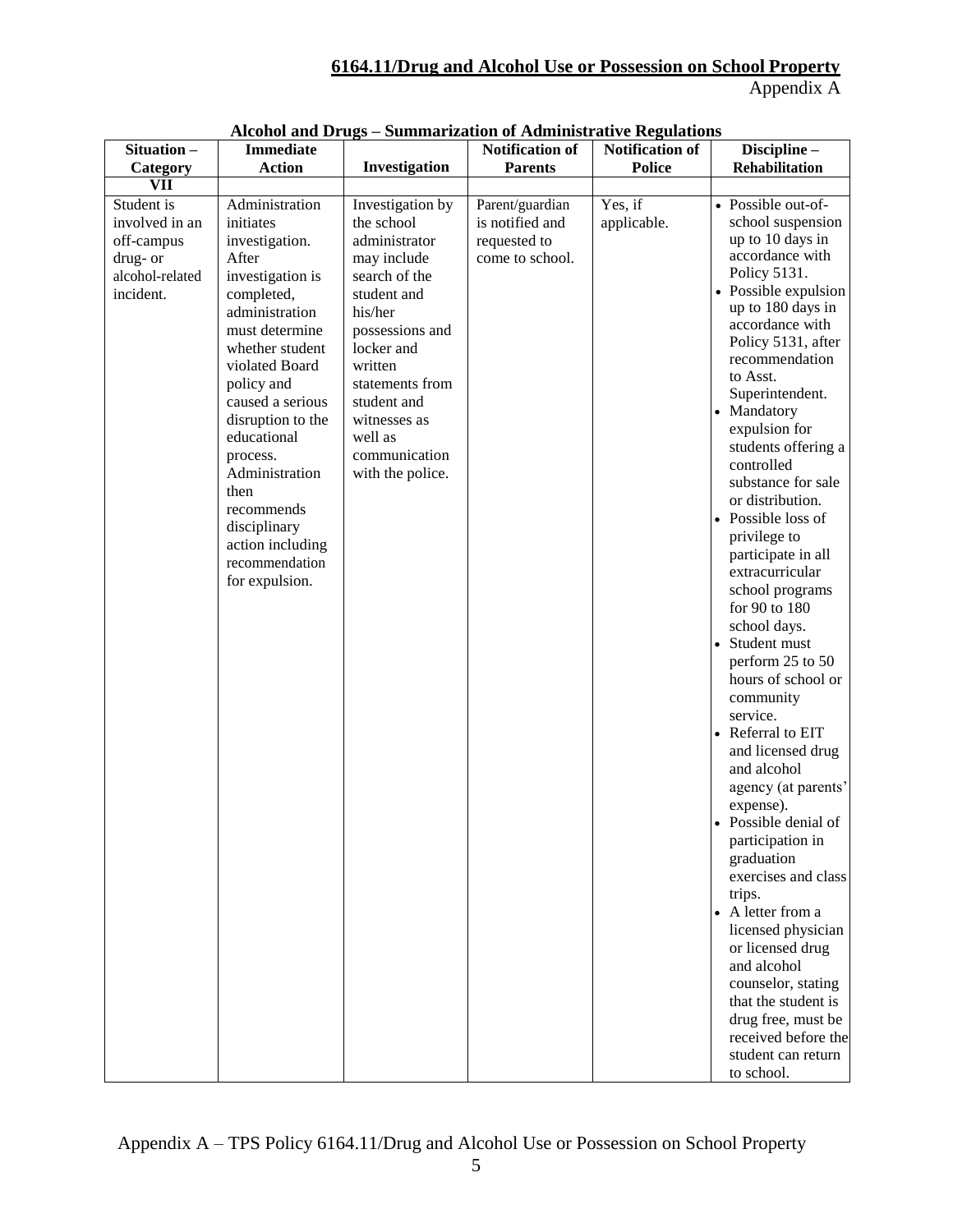# **Trumbull Public Schools Nursing Services SUBSTANCE USE HEALTH ASSESSMENT**

| <b>CHIEF COMPLAINT:</b>                                                            |          |     |                                                  |          |                                  |        |
|------------------------------------------------------------------------------------|----------|-----|--------------------------------------------------|----------|----------------------------------|--------|
| <b>Chest Pain:</b><br>N <sub>o</sub>                                               |          | Yes |                                                  |          |                                  |        |
| Any other symptoms?                                                                |          |     |                                                  |          |                                  |        |
|                                                                                    |          |     |                                                  |          |                                  |        |
| NAME OF DRUG(S): $\_\_\_\_\_\_\_\_\_\_\_$ ROUTE: $\_\_\_\_\_\_\_\_\_\_\_$          |          |     |                                                  |          |                                  |        |
| AMOUNT: TIME USED:                                                                 |          |     |                                                  |          |                                  |        |
|                                                                                    |          |     |                                                  |          |                                  |        |
| <b>ORIENTATION:</b><br>Level of orientation to time, place, person: Alert/Oriented |          |     |                                                  | Confused |                                  | Stupor |
| <b>COORDINATION:</b>                                                               |          |     |                                                  |          |                                  |        |
| Walk a straight line                                                               | Normal   |     | Impaired                                         |          |                                  |        |
| Finger to nose                                                                     | Normal   |     | Impaired                                         |          |                                  |        |
| Touch toes                                                                         | Normal   |     | Impaired                                         |          |                                  |        |
| <b>EYES:</b>                                                                       |          |     |                                                  |          |                                  |        |
| Pupils                                                                             | Normal   |     | Constricted                                      |          | Dilated                          |        |
| Reaction to light                                                                  | Reactive |     | Slowed                                           |          | Non-reactive                     |        |
| Sclerae                                                                            | Normal   |     | Reddened                                         |          |                                  |        |
| <b>BEHAVIOR:</b>                                                                   |          |     |                                                  |          |                                  |        |
| <b>Activity Level:</b>                                                             | Normal   |     | Hyperactive<br>Irritable<br>Belligerent<br>Silly |          | <b>Restless</b><br>Slow<br>Dazed |        |

Appendix B – TPS Policy 6164.11/Drug and Alcohol Use or Possession on School Property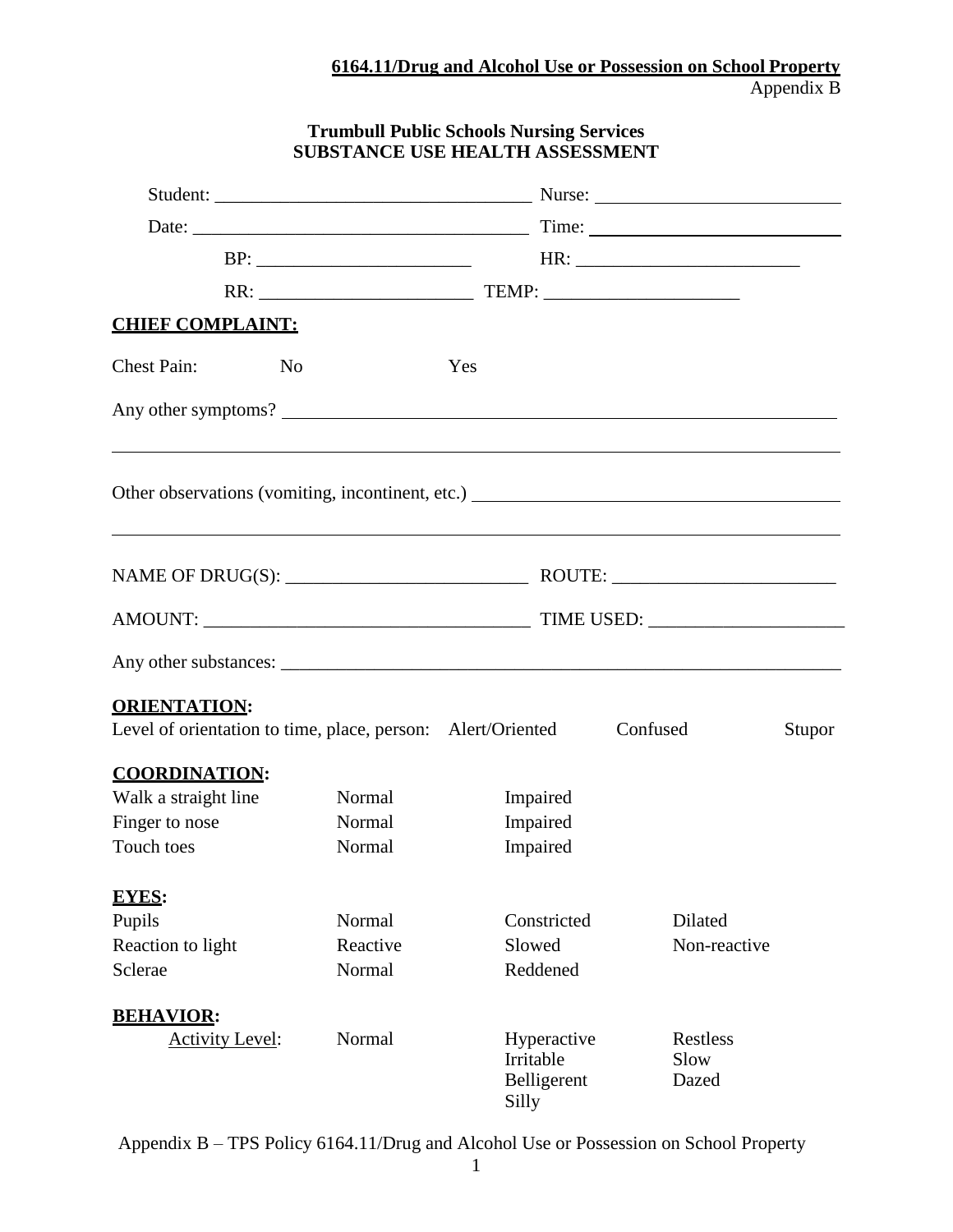#### **Trumbull Public Schools Nursing Services SUBSTANCE USE HEALTH ASSESSMENT**

Anxiety: Student determined on a scale of 1 to 10, with 10 being the highest:

|                                                                              | Speech:                                                                                 | Normal                         |                                  | Rambling – Slurred                                   |
|------------------------------------------------------------------------------|-----------------------------------------------------------------------------------------|--------------------------------|----------------------------------|------------------------------------------------------|
|                                                                              | <b>Thought Process:</b>                                                                 | <b>Remains Focused</b>         |                                  | Wandering<br>Paranoia<br>Delusions<br>Hallucinations |
| PHYSICAL APPEARANCE:<br>Looks:                                               | Tidy<br>Clean                                                                           | Untidy<br>Dirty                |                                  |                                                      |
| Balance:                                                                     | Steady                                                                                  | Unsteady                       |                                  |                                                      |
| Odor:                                                                        | None                                                                                    | Alcohol<br>Marijuana           |                                  |                                                      |
| <b>Other Physical Findings:</b>                                              |                                                                                         | Tremors:<br><b>Runny Nose:</b> | N <sub>o</sub><br>N <sub>o</sub> | Yes<br>Yes                                           |
| <b>SCHOOL-BASED RESOLUTION:</b>                                              |                                                                                         |                                |                                  |                                                      |
| Parent/guardian informed.<br>Administrator notification.<br>Referral to EIT. | Return to class, not impaired at present time.<br>Excused to home with parent/guardian. |                                |                                  |                                                      |

### **IF VISION, LOCOMOTION, AND COORDINATION ARE SIGNIFICANTLY IMPAIRED, CALL 911 AND BE PREPARED TO ESTABLISH AN AIRWAY AND PERFORM CPR.**

|  | $d/O/b:$ More Phone: None Phone: North Phone: North Phone: North Phone: North Phone: North Phone: North Phone: North Phone: North Phone: North Phone: North Phone: North Phone: North Phone: North Phone: North Phone: North Ph |  |
|--|---------------------------------------------------------------------------------------------------------------------------------------------------------------------------------------------------------------------------------|--|
|  |                                                                                                                                                                                                                                 |  |
|  |                                                                                                                                                                                                                                 |  |
|  | Phone: $\frac{1}{\sqrt{1-\frac{1}{2}} \cdot \frac{1}{2}}$                                                                                                                                                                       |  |

Appendix B – TPS Policy 6164.11/Drug and Alcohol Use or Possession on School Property